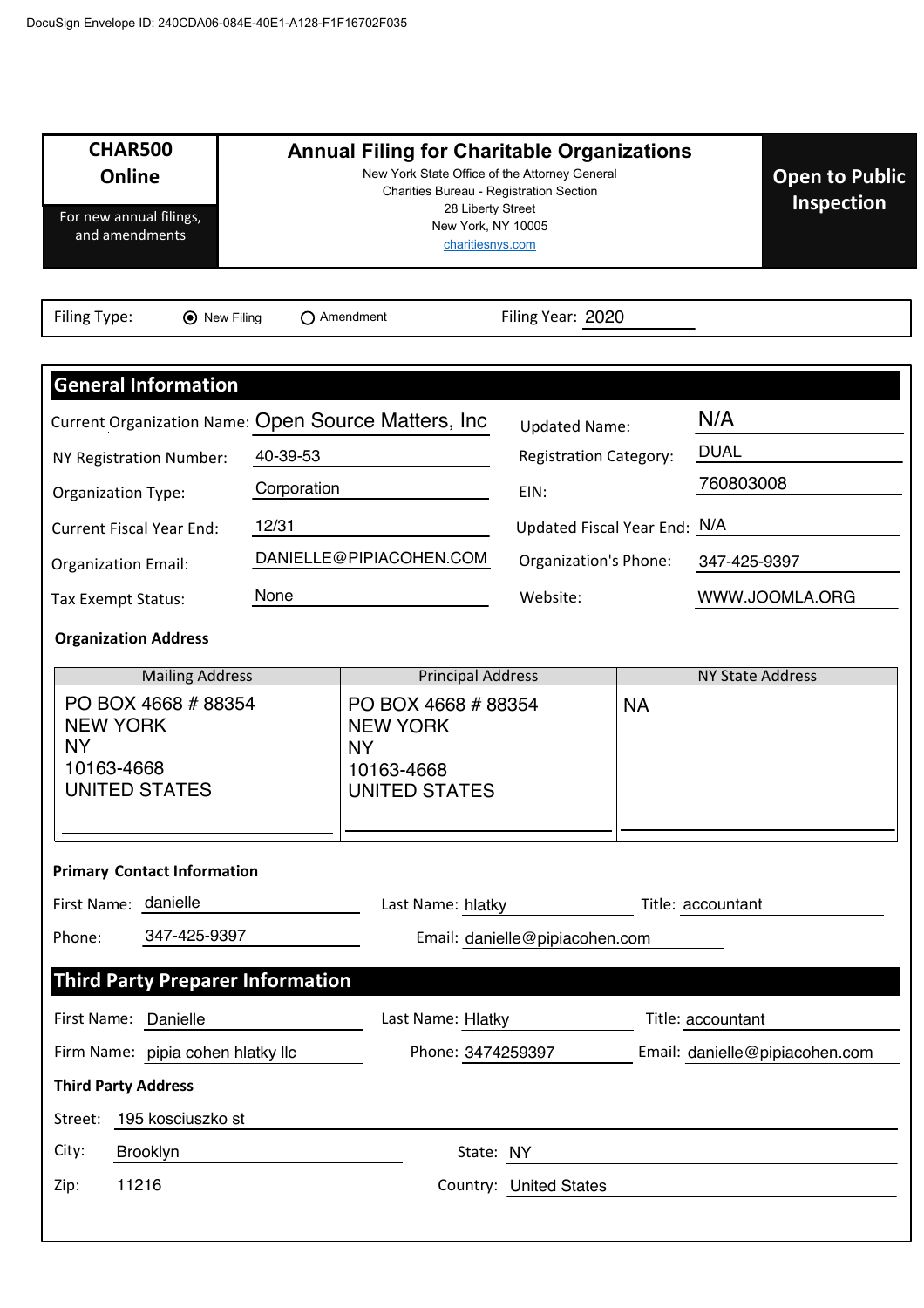# **Registration Category**

- 1. Does the organization conduct activity in New York State (other than soliciting) ? This may include, but is not limited to, maintaining an office, having employees or running a program.  $OYes$   $ONO$
- 2. Does the organization have assets in New York State?  $QYes$   $ONo$
- Yes ONo N/A 3. Is the organization incorporated or formed in New York State?
- ϰ. Does the organization solicit or receive more than \$25,000 annually in total contributions from New York State residents, foundations, corporations, or government agencies?  $OYes$   $QNo$
- 5. Does the organization use a professional fundraiser or fundraising counsel?
	- $OYes$   $\odot$  No

*Based on your responses to the above questions, this organization's registration category has been updated to*  EPTL

The updated registration category will go into effect when your filing has been processed.

# **Exemption Qualifications**

1. Is the organization a government agency, controlled by a government agency, or the U.S. Congress or New York State Legislature?

Yes Ono N/A

- 2. Was the organization formed for religious purposes? Yes ONo N/A
- 3. Is the organization a PTA affiliated with an educational institution subject to the jurisdiction of the New York State Education Department?
	- Yes Ono N/A
- Yes ONo N/A 4. Is the organization a library that files annual financial reports with the New York State Department of Education?
- 5. Does the organization receive substantially all of its contributions from a single government agency to which it submits annual financial reports?

Yes Ono N/A

- 6. Is the organization's gross contributions from all other New York sources \$25,000 or less and it will remain below that? Yes ONo N/A
- 7. Does the organization receive funding from a federated fund, United Way, or incorporated community appeal? Yes Ono N/A
- 8. Is the organization's gross contributions from all other sources \$25,000 or less and will remain below that? Yes ONo N/A
- 9. Does the organization use or plan to use a professional fundraiser? Yes ONo N/A
- $O$ Yes  $\blacksquare$ 10. Is the organization an educational institution or museum that files annual financial reports with the Board of Regents of the University of the State of New York or an agency with similar responsibilities in another state? ON<sub>o</sub> N/A
- 11. If the organization is an educational institution, does it limit solicitation of contributions to the student body, alumni, faculty, trustees and their families?

Yes Onon /A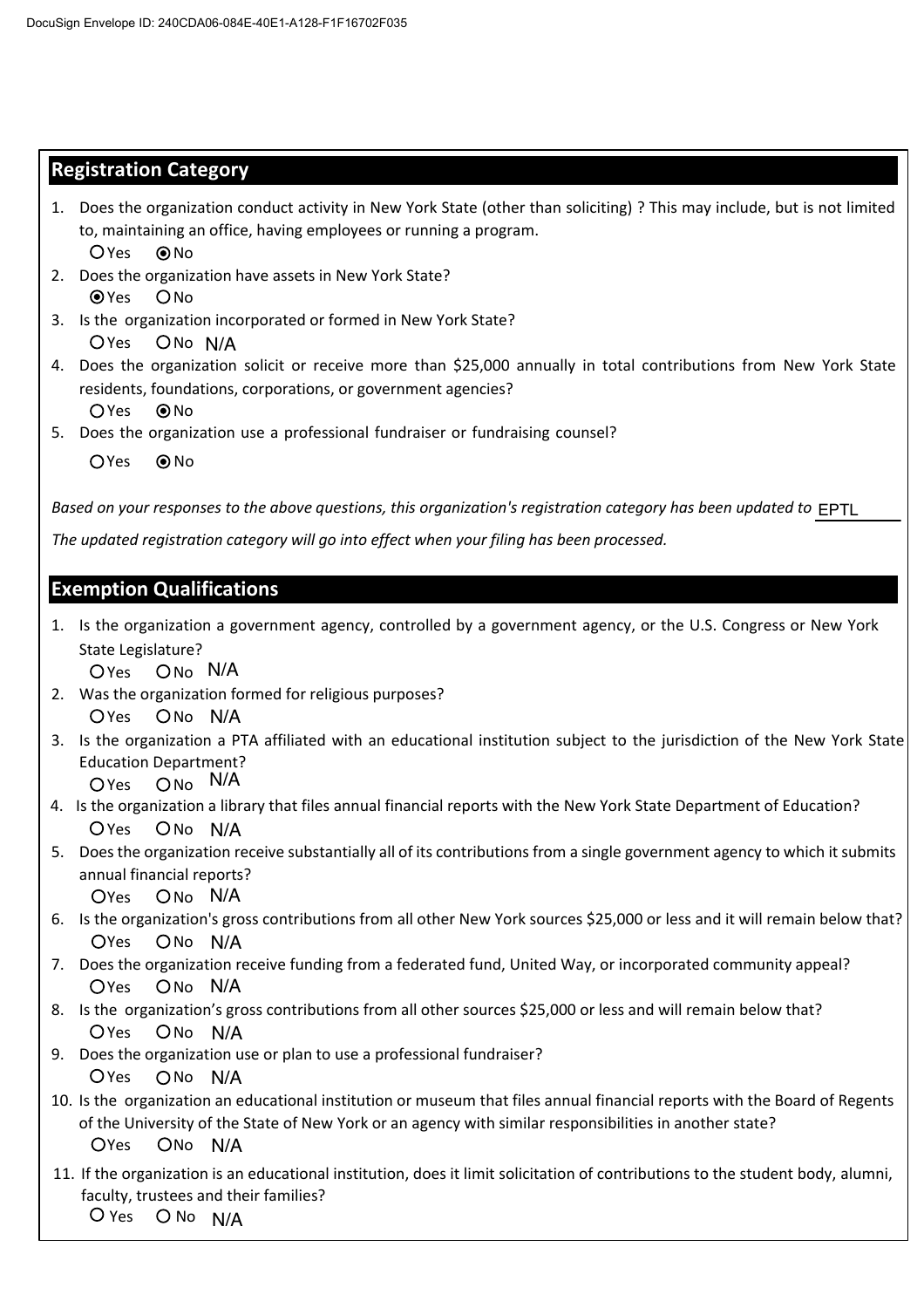| 12. Is the organization incorporated/chartered under the New York State Education Law?<br>OYes ONo N/A                                                                                        |
|-----------------------------------------------------------------------------------------------------------------------------------------------------------------------------------------------|
| 13. Is the organization a law enforcement support organization that only solicit contributions from its members?                                                                              |
| ON <sub>o</sub> N/A<br><b>O</b> Yes                                                                                                                                                           |
| 14. Is organization a New York State volunteer firefighters or volunteer ambulance corps?<br>OYes ON <sub>o</sub> N/A                                                                         |
| 15. Is the organization a hospital, skilled nursing facility, or diagnostic/treatment center?                                                                                                 |
| Oyes ONo N/A                                                                                                                                                                                  |
| 16. Is organization a veterans' organization, volunteer firefighters, volunteer ambulance corps, or an auxiliary of such                                                                      |
| organization whose fundraising is performed only by its members without direct or indirect compensation?<br>OYes ONo N/A                                                                      |
| 17. Is the organization a historical society chartered by the Board of Regents of the University of the State of New York<br>that solicits contributions only from its memberships?           |
| Oyes ON <sub>o</sub> N/A<br>18. Is the organization a historical society chartered by the Board of Regents of the University of the State of New York?<br><b>O</b> Yes<br>ON <sub>o</sub> N/A |
| 19. Is the organization a membership organization?<br>$O$ Yes<br>ONo N/A                                                                                                                      |
| 20. Is the organization a membership organization that solicits contributions only from its members?<br>ON <sub>o</sub> N/A<br>$O$ Yes                                                        |
| 21. Is organization a cemetery corporation subject to Article 15 of the New York State Not-for-Profit Corporation Law?<br>ON <sub>o</sub> N/A<br><b>OYes</b>                                  |
| 22. Is the organization incorporated under Article 43 of the New York State Insurance Law?<br>ONo N/A<br><b>OYes</b>                                                                          |
| 23. Is the organization a police department, sheriff's department or other government law enforcement agency?<br><b>OYes</b><br>ONo N/A                                                       |
| Based on your responses to the exemption questions, this organization's registration category has been updated to                                                                             |
| <b>EPTL</b><br>The updated registration category will go into effect when your filing has been processed.                                                                                     |
| <b>Annual Exemptions</b>                                                                                                                                                                      |
| Were the total contributions from New York State, including residents, foundations, government agencies, etc. under<br>1.                                                                     |
| \$25,000 during the fiscal year?                                                                                                                                                              |
| ONo N/A<br><b>OYes</b>                                                                                                                                                                        |
| Did the organization use a professional fundraiser or fundraising counsel during the fiscal year?<br>2.                                                                                       |
|                                                                                                                                                                                               |

Yes ONo N/A

3. Were the organization's gross receipts under \$25,000 and the market value of its assets under \$25,000 during the fiscal year?

OYes ONo

 *during this Based on your responses to annual exemption questions, this organization is required to file under* EPTL fiscal year.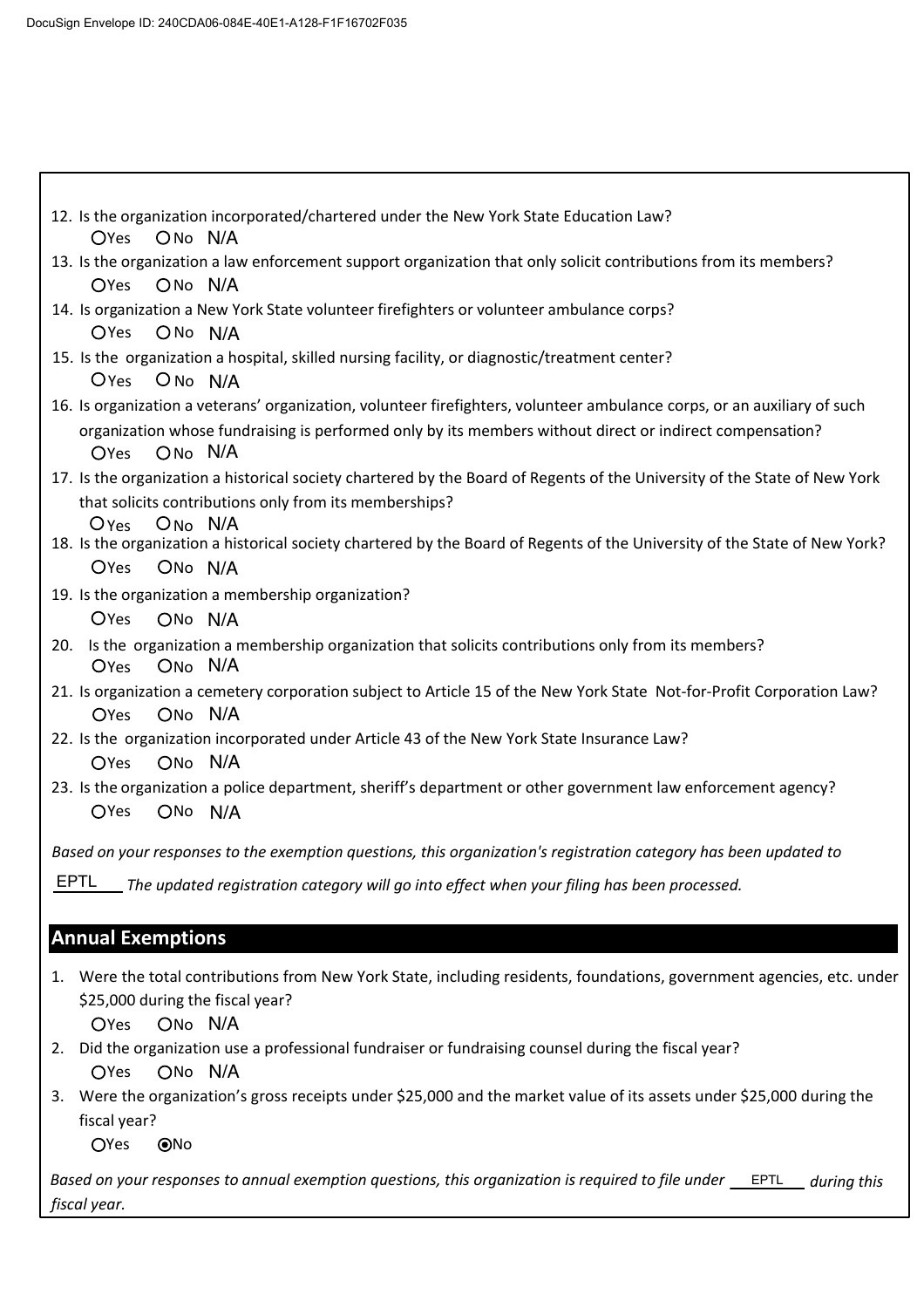| <b>Financial Information</b>                                                                                                           |                                       |                                                                                               |                                    |  |  |  |
|----------------------------------------------------------------------------------------------------------------------------------------|---------------------------------------|-----------------------------------------------------------------------------------------------|------------------------------------|--|--|--|
| Which IRS form does your organization use? IRS990                                                                                      |                                       | Organization's total revenue: 134,861                                                         |                                    |  |  |  |
| Organization's total contributions:                                                                                                    | 0                                     | N/A<br>Organization's total assets:                                                           |                                    |  |  |  |
| 387,734<br>Organization's net assets:                                                                                                  |                                       | Organization's total revenue N/A<br>and contributions:<br>N/A<br>Organization's total assets/ |                                    |  |  |  |
| N/A<br>Organization's total liabilities:                                                                                               |                                       |                                                                                               |                                    |  |  |  |
| Organization's total income:                                                                                                           | N/A                                   | worth:                                                                                        |                                    |  |  |  |
| Is the organization required to file form Schedule B - Schedule of contributors - with the IRS?<br><b>O</b> Yes<br>ON <sub>o</sub> N/A |                                       |                                                                                               |                                    |  |  |  |
| For the current filing year, have your organization plan to complete any of the following with its Charities Registration?             |                                       |                                                                                               |                                    |  |  |  |
| $\Box$ Closing<br>$\square$ Withdrawing                                                                                                | <b>図 None</b><br>$\square$ Dissolving |                                                                                               |                                    |  |  |  |
| Is this your final filing with New York State?                                                                                         | $O_{Yes}$                             | N/A<br>$O_{NQ}$                                                                               |                                    |  |  |  |
| <b>Filing Information</b>                                                                                                              |                                       |                                                                                               |                                    |  |  |  |
| Did the organization use a professional fundraiser or fundraising counsel to solicit contributions in New York State?                  |                                       |                                                                                               |                                    |  |  |  |
| OYes<br>@No                                                                                                                            |                                       |                                                                                               |                                    |  |  |  |
|                                                                                                                                        |                                       |                                                                                               |                                    |  |  |  |
| <b>General Information</b>                                                                                                             |                                       | <b>Description of Services</b><br>N/A                                                         | Description of Compensation<br>N/A |  |  |  |
| Name of Firm: N/A                                                                                                                      |                                       |                                                                                               |                                    |  |  |  |
| Reg Number: N/A<br>Type: N/A                                                                                                           |                                       |                                                                                               |                                    |  |  |  |
| Contract Start: N/A<br>Amount Paid: N/A                                                                                                | Contract End: N/A                     |                                                                                               |                                    |  |  |  |
| Mailing Address: N/A                                                                                                                   | Phone: N/A                            |                                                                                               |                                    |  |  |  |
|                                                                                                                                        |                                       |                                                                                               |                                    |  |  |  |
|                                                                                                                                        |                                       | N/A                                                                                           | N/A                                |  |  |  |
| Name of Firm: N/A                                                                                                                      |                                       |                                                                                               |                                    |  |  |  |
| Туре: N/A                                                                                                                              | Registration ID: N/A                  |                                                                                               |                                    |  |  |  |
| Contract Start: N/A<br>Contract End: N/A                                                                                               |                                       |                                                                                               |                                    |  |  |  |
| Amount Paid: N/A                                                                                                                       | Phone: N/A                            |                                                                                               |                                    |  |  |  |
| Mailing Address: N/A                                                                                                                   |                                       |                                                                                               |                                    |  |  |  |
| Name of Firm: N/A                                                                                                                      |                                       | N/A                                                                                           | N/A                                |  |  |  |
| Type: N/A                                                                                                                              | Registration ID: N/A                  |                                                                                               |                                    |  |  |  |
| Contract Start: N/A                                                                                                                    | Contract End: N/A                     |                                                                                               |                                    |  |  |  |
| Amount Paid: N/A                                                                                                                       | Phone: N/A                            |                                                                                               |                                    |  |  |  |
| Mailing Address: N/A                                                                                                                   |                                       |                                                                                               |                                    |  |  |  |
|                                                                                                                                        |                                       |                                                                                               |                                    |  |  |  |